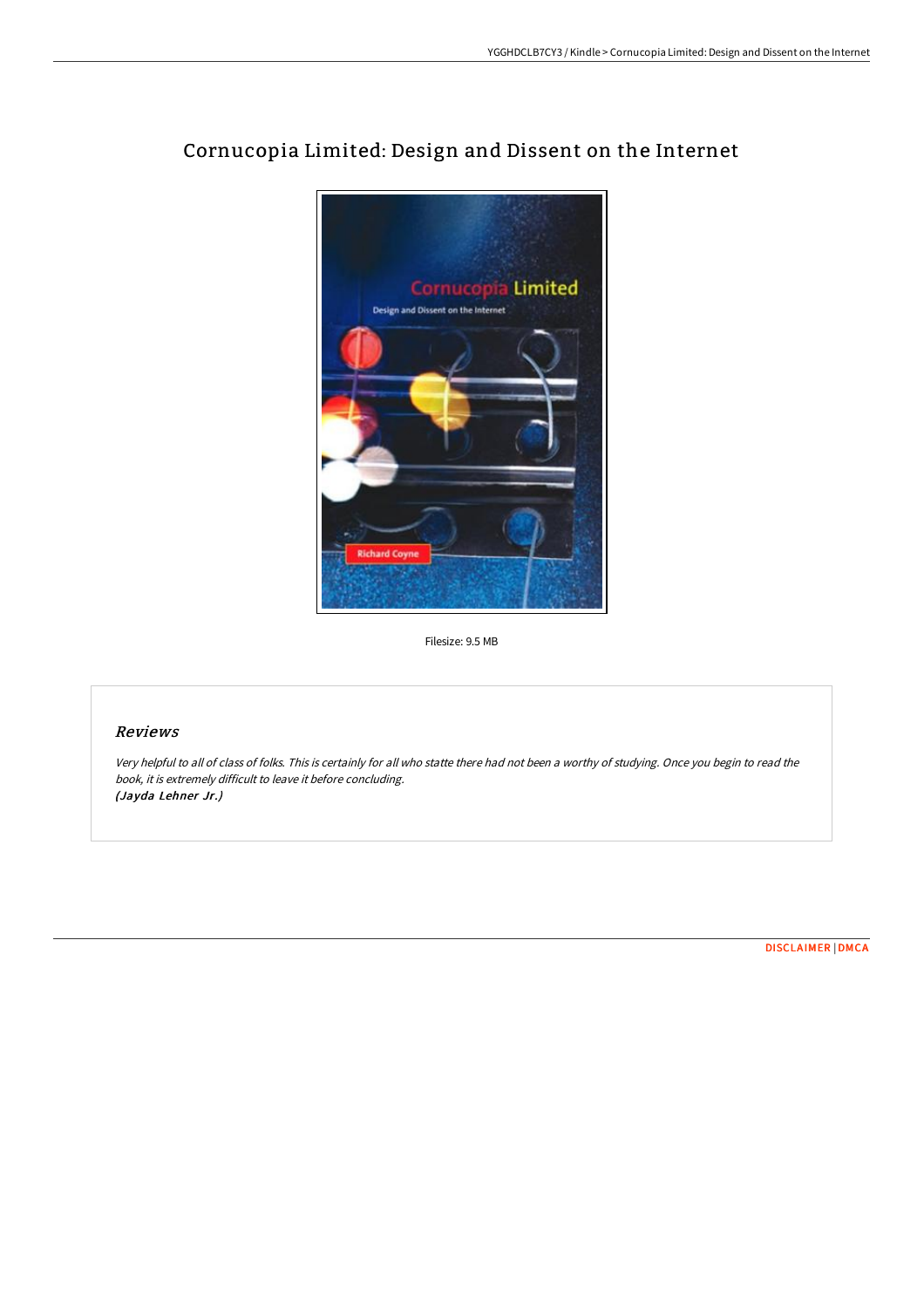### CORNUCOPIA LIMITED: DESIGN AND DISSENT ON THE INTERNET



To get Cornucopia Limited: Design and Dissent on the Internet eBook, you should access the web link below and save the ebook or have accessibility to other information that are have conjunction with CORNUCOPIA LIMITED: DESIGN AND DISSENT ON THE INTERNET book.

MIT Press Ltd, United States, 2007. Paperback. Book Condition: New. 218 x 142 mm. Language: English . Brand New Book. The network economy presents itself in the transactions of electronic commerce, finance, business, and communications. The network economy is also a social condition of discontinuity, indefinite limits, and in-between spaces. In Cornucopia Limited, Richard Coyne uses the liminality of design -- its uneasy position between creativity and commerce -- to explore the network economy. He argues that design, with its open-ended and transgressive explorations, provides a new way to think about the world of commerce; design s inter-territorial precinct, its in-between condition, oFers a way to frame the problems of the Internet economy -- for profit vs. for free, private vs. public, security vs. open access, defense vs. permeability.Design, says Coyne, has a natural aFinity with the edge condition and the position between polar opposites. Edgy design starts with an idea, brings to mind its opposite, and then works with what emerges from the friction between the two. The designer of a Web portal, for example, might take on the problem of security by focusing on the limits of permeability. Design is edgy, and risky, argues Coyne, in the same way that breaches in network security are risky. In Cornucopia Limited he examines the threshold between conditions exemplified by the boundary between design and commerce. Coyne uses five metaphors of design to develop his argument: the household (in economics, historically opposed to the market), with its relationship to the street mediated by various portals; the machine, rampant and glitchy; the game, competitive but simulated; the gift, precursor to commerce; and the threshold. The threshold condition, Coyne says, is the site of edgy design and a portal into the new. The threshold, he argues, provides the most potent metaphor for understanding...

E Read [Cornucopia](http://techno-pub.tech/cornucopia-limited-design-and-dissent-on-the-int.html) Limited: Design and Dissent on the Internet Online  $\blacksquare$ Download PDF [Cornucopia](http://techno-pub.tech/cornucopia-limited-design-and-dissent-on-the-int.html) Limited: Design and Dissent on the Internet